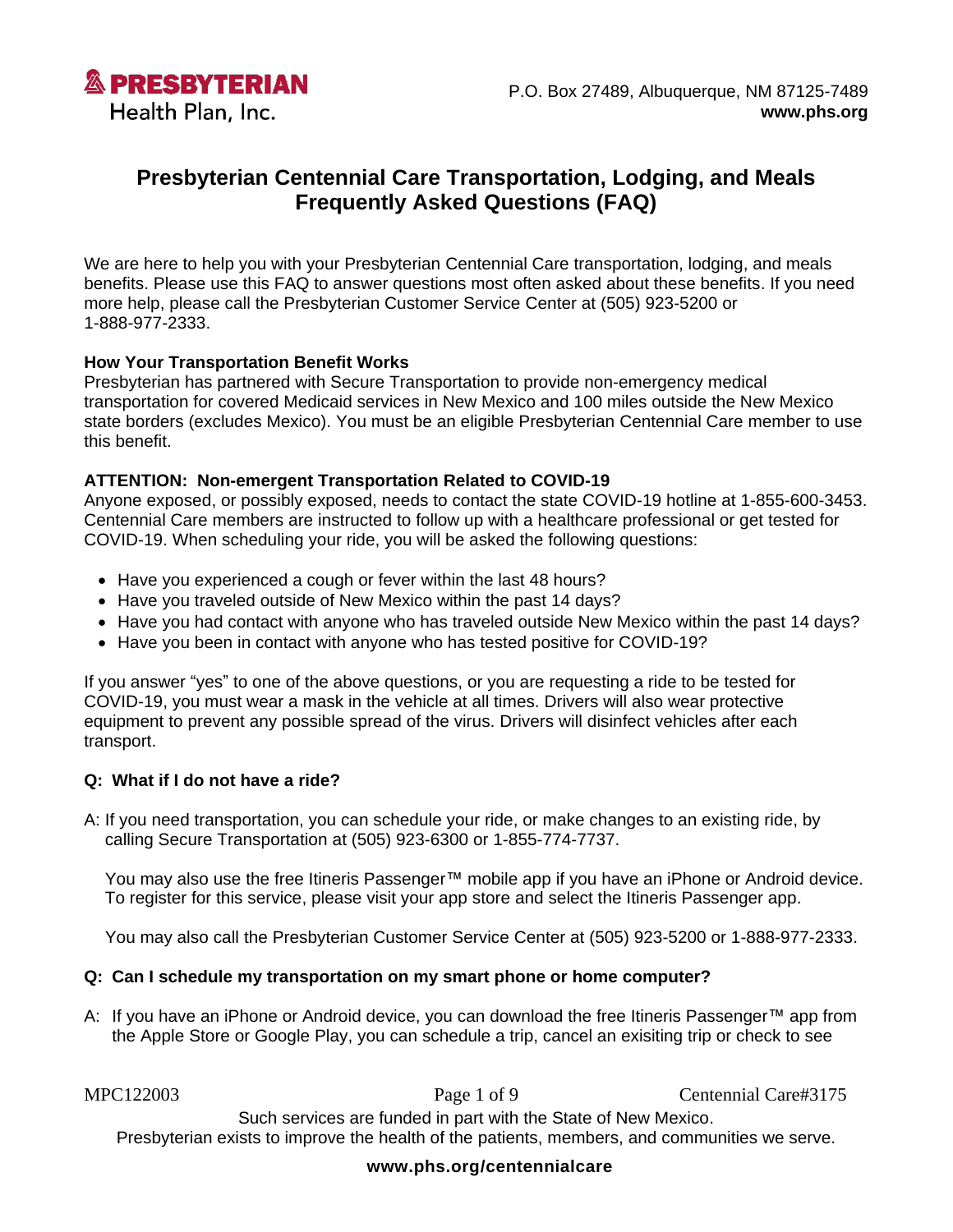what trips you having coming up. Secure representatives can help you if you have trouble using the app for the first time.

The link to the Apple Store is**:** <https://apps.apple.com/us/app/id1502290289>

The link to the Google Play store is**:** <https://play.google.com/store/apps/details?id=com.prosc.itineris>

#### **Q: Can I call a transportation provider in my community to schedule a ride?**

A: We understand that you may want to ride with a specific transportation provider, but we do need to check a few things first. Luckily, Secure Transportation is a one-stop shop. We can make sure that you are eligible for transportation and take your preference for a transportation provider into consideration. Just let your customer service representative know. Please call Secure at (505) 923-6300 or 1-855-774-7737.

## **Q: How far ahead of time do I need to call for a ride?**

A: We require 48 hours' notice for most routine appointments. There are exceptions if you need urgent care or are discharged from a hospital or long-term care facility. But, if you need emergency care, please call 911.

#### **Q: What if I need same-day transportation?**

A: If you are having a medical emergency, please call 911.Same-day transportation can be scheduled for urgent healthcare services or related appointments. To see if you are eligible, please call Secure Transportation at (505) 923-6300 or 1-855-774-7737. Secure will call your provider to confirm the appointment before approving the transport.

## **Q: What if I am being released from the hospital?**

A: Please call us. Or have your nurse or hospital representative call us as soon as you know when you will be discharged. Transportation will be scheduled same-day and often occurs within two (2) hours.

#### **Q: What if the release from an in-patient hospital/facility is delayed?**

A: If your release is delayed, please let us know as soon as possible so that we can reschedule your transportation. You may call us at 1-877-556-9144. If transportation arrives before we receive your call, it will be cancelled, and transportation will need to be rescheduled which can prolong your wait time.

#### **Q: Where can a homeless member be picked up or dropped off?**

A We understand that homeless members may not have a permanent address to receive transportation. Our customer care representatives will work with our homeless members to schedule pick-up or drop-off locations based on their individual needs (i.e., medical or behavioral health provider's office, homeless shelter, business location, park, family or friend's place).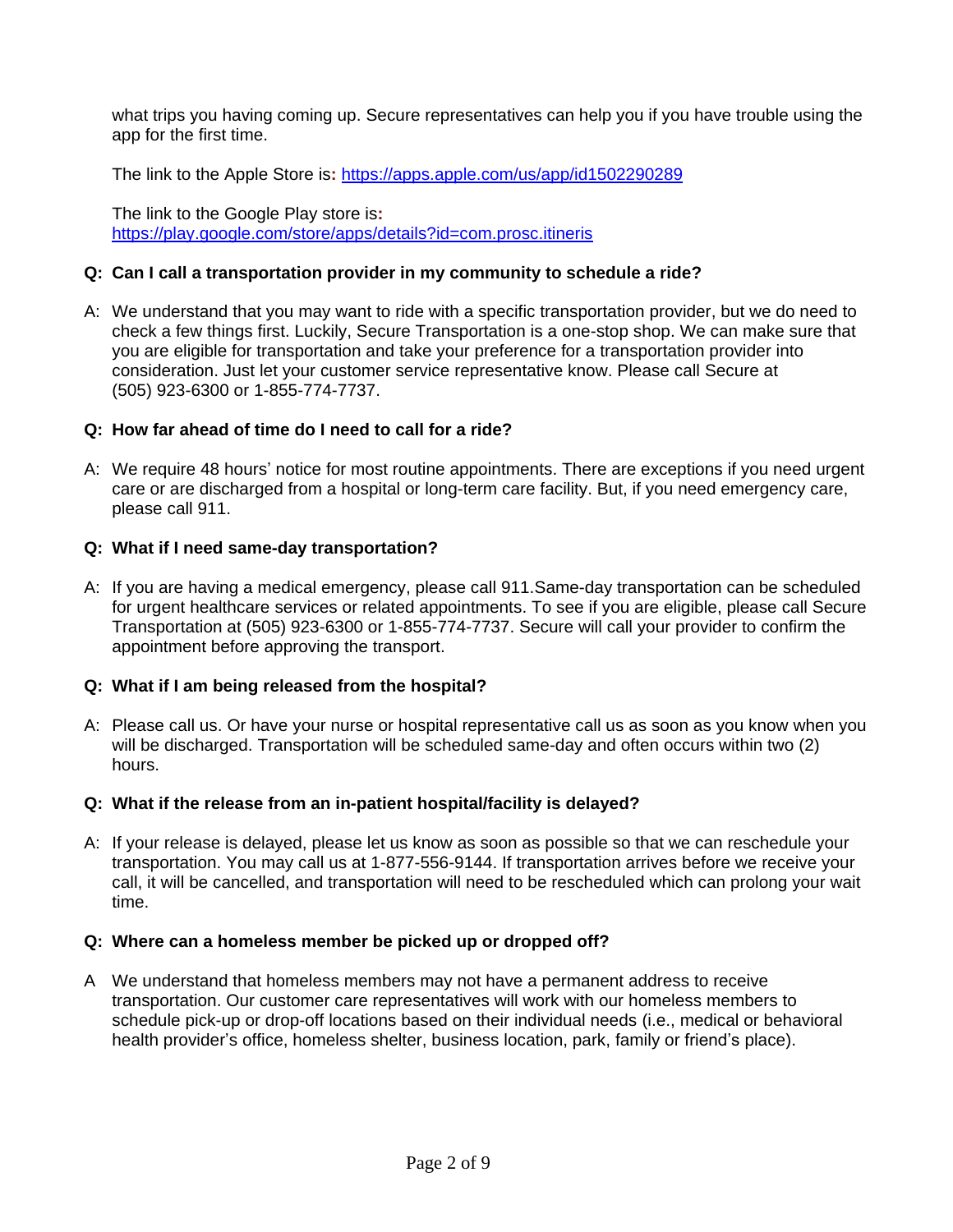# **Q: What if I need a ride to a detox facility? What steps should I follow?**

A: If you need immediate or emergent care, please call 911. Otherwise, contact Secure Transportation to coordinate your care as same-day services may be available for transportation to a detox facility.

## **Q: Should I call Secure if I need an ambulance to and from a doctor or other healthcare provider appointment?**

A: Secure can help you with ground ambulance. Presbyterian will help you arrange all **nonemergency** ambulance services. You, your provider's office, or your nurse care coordinator should call Secure to schedule your transportation.

#### **Q: What if I need emergency transportation?**

A: If you are having a medical or mental health emergency, please call 911 immediately.

#### **Q: What if I need transportation outside of New Mexico?**

A: Secure Transportation can coordinate travel within 100 miles of the New Mexico border. If care is needed beyond 100 miles outside of New Mexico, please call the Presbyterian Customer Service Center at (505) 923-5200 or 1-888-977-2333. They can help get the right authorizations and help coordinate meals and lodging if appropriate.

Please keep in mind that Secure Transportation and Presbyterian Health Plan (PHP) do NOT provide coverage in Mexico.

#### **Q: What information will I need when calling Secure to reserve a ride?**

- A: To schedule transportation, please have the following information available:
	- $\checkmark$  Your full name, date of birth, and Presbyterian Centennial Care member identification (ID) number from your Presbyterian insurance card
	- $\checkmark$  Date and time of the appointment
	- $\checkmark$  Name, address and phone number of the provider you will be seeing
	- $\checkmark$  A list of your special needs (medical equipment, oxygen, wheelchair, walker, medical attendant, etc.)
	- $\checkmark$  Reason for the appointment (You do not need to give the details of your appointment, only the type of appointment, such as, primary care, dental, vision or behavioral health. Secure will call your doctor or other healthcare provider to verify your appointment time.)

#### **Q: If my appointment changes, do I need to cancel my ride?**

A: You can make changes to your trip without cancelling it, but we do need 24 hours' notice. Please call us at (505) 923-6300 or 1-855-774-7737 as soon as your appointment changes.

## **Q: What time will I be picked up on the day of my appointment?**

A: Your customer service representative will let you know what time you can expect the driver. Please keep in mind that your driver may arrive up to 15 minutes before, or as late as 15 minutes after, your scheduled time.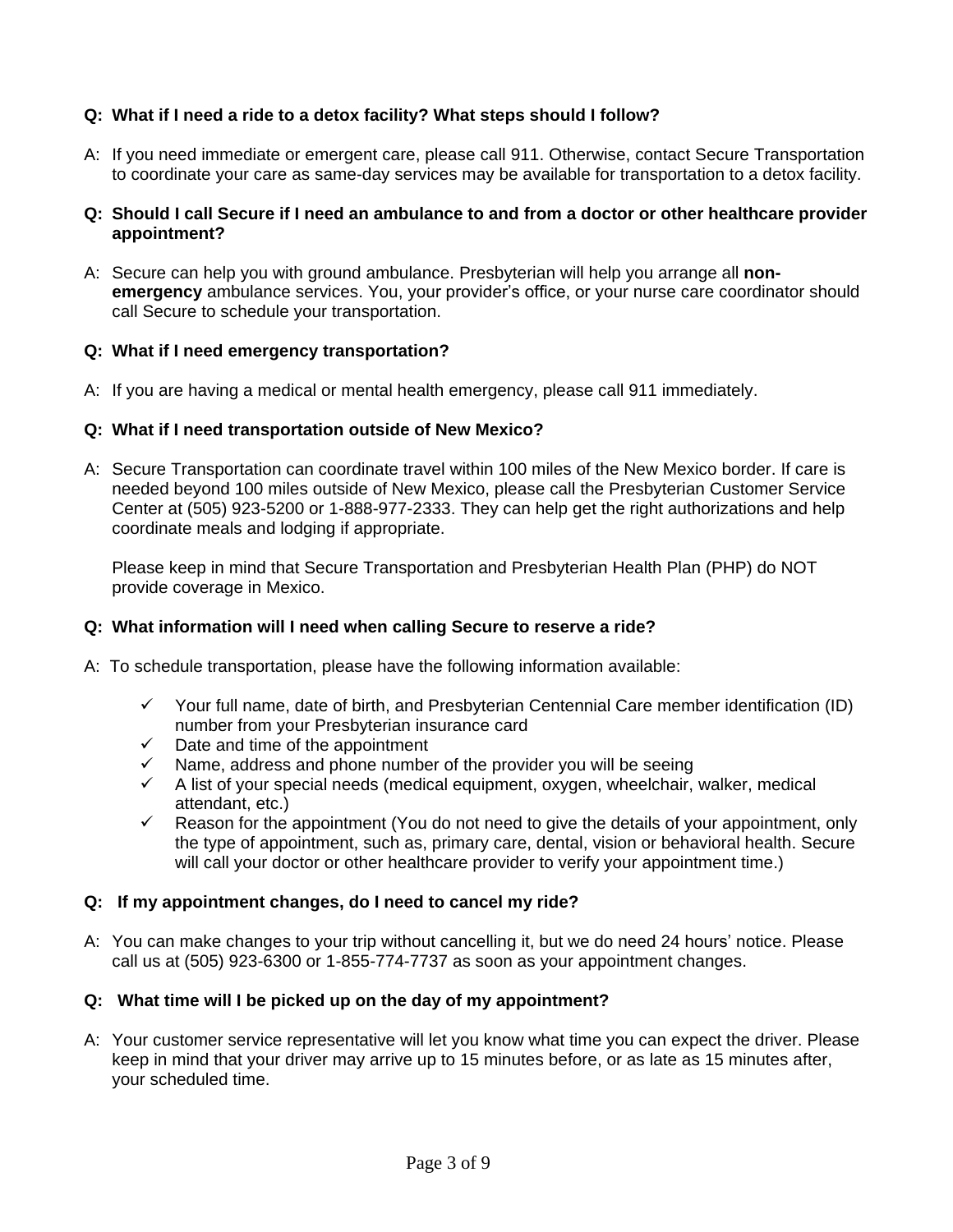For example, if you are scheduled to be picked up at 9 a.m., your driver may arrive anywhere between 8:45 a.m. and 9:15 a.m. Please be sure that you are ready to go at any time during this window.

## **Q: What if my appointment is running late?**

A: Because return transportation is scheduled after you are finished with your appointment, there is no need to notify us if your appointment is running longer than expected. Simply call us at (505) 923-6300 or 1-855-774-7737 when you are finished, and we will send your driver.

Dialysis Members: If you are attending a dialysis appointment, your return ride is pre-scheduled. If there are any delays or changes, please call us to let us know as soon as possible.

## **Q: What if my doctor or other healthcare provider sends me for tests or lab work?**

A: If your tests or lab work are scheduled at the same place, you may complete those before you call us to let us know that you are ready to go home. If you need transportation to another location to complete these items, let your Secure customer service representative know when you call (505) 923-6300 or 1-855-774-7737. Transportation will be scheduled to allow you to complete your tests or lab work.

When you are finished with your tests or lab work, call us back and we will schedule your transportation back home.

## **Q: What if I need transportation for my child?**

A: Parents or guardians can schedule transportation for their child by providing the child's member ID and verifying some information. Your customer care representative will be able to help you through this process and get your child's ride scheduled.

A parent or legal guardian must ride with a child who is under 12 years of age. If the transport is between a Treatment Foster Care to a Core Service Agency the parent or legal guardian must travel with the child. If the parent can't go, then the legal guardian will provide agency staff.

A child 12-18 years old can ride alone only if the parent or legal guardian signs a Waiver and Release Form and provides emergency contact information. If you are under 18 years old, you can bring a parent/guardian with you to your appointment. All Secure drivers can give you the Waiver Release Form or Secure can fax you a copy.

We will work with secure to make sure your child gets there safely and take care of any special needs listed on the emergency contact sheet, which Secure keeps on file. Secure may also call Presbyterian for help reaching out to a parent or legal guardian under unusual emergencies.

## **Q: If I need help, may I bring someone to help me?**

A: You may bring along a personal care attendant if you need assistance. This requires Prior Authorization and a Letter of Medical Necessity so please be sure to call us at (505) 923-6300 or 1-855-774-7737 and let us know in advance so that your driver will be aware that someone will be transporting with you.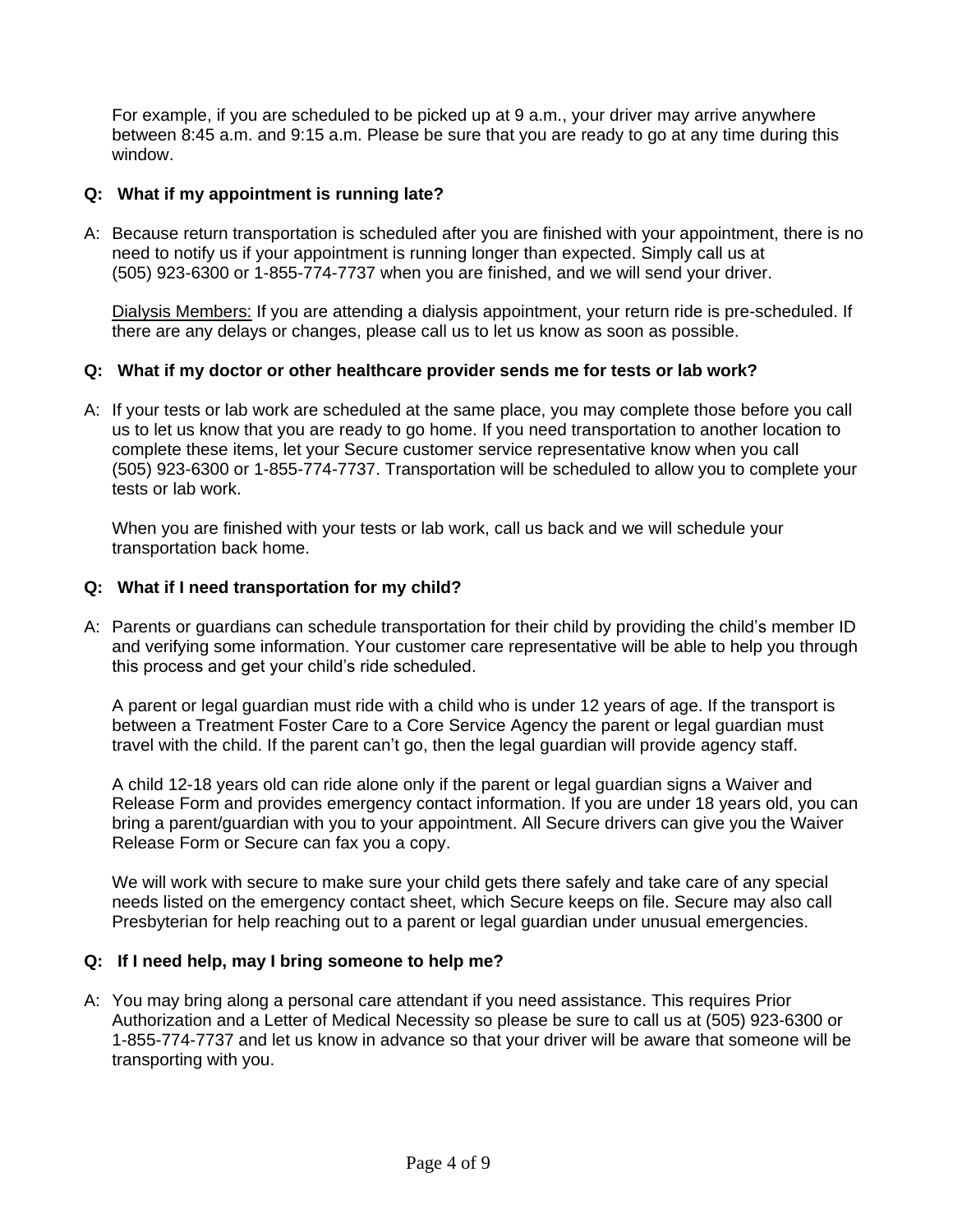A qualified attendant must be over age 18 and must be able to help you. The attendant can't require help themselves. A qualified attendant is someone your doctor or healthcare provider says is required to help you when you go to your appointment. We will not provide transportation for an escort or companion.

# **Q: If I don't have a babysitter, can I bring my child with me to my appointment?**

A: This is generally not allowed. But there may be some exceptions. These situations are handled on a case-by-case basis.

## **Q: My doctor or other healthcare provider wants me to see another healthcare provider. Will Secure take me?**

A: Secure Transportation can coordinate travel to any healthcare provider you are referred to within 100 miles of the New Mexico border. Should care be required beyond 100 miles outside of New Mexico, please call the Presbyterian Customer Service Center at (505) 923-5200 or 1-888-977-2333. They can help get the right authorizations and help coordinate meals and lodging if needed. We do not provide transportation outside of your city if you refer yourself for services.

Please keep in mind that Secure Transportation and Presbyterian Health Plan do NOT provide coverage in Mexico.

## **Q: If I am a "Medicaid Waiver Recipient," am I able to have regular transportation under my Presbyterian Centennial Care benefit plan?**

- A: when the service is a Presbyterian Centennial Care covered benefit, Secure will provide transportation to covered Medicaid waiver facilities. This includes:
	- occupational therapy,
	- physical therapy,
	- speech therapy, and
	- behavioral therapy services.

## **Q: I am allergic to strong scents and odors. Will this be a problem when traveling with Secure?**

A: This will not be a problem and is something that we see often. Let your Secure customer service representative know. Your trip will be notated correctly to ensure that the driver is free of any perfume, cologne or other irritants and that the vehicle is odor free as well.

#### **Q: The drive to and from my appointments is going to last all day. May I bring food and something to drink with me?**

A: There is generally no eating or drinking in the vehicle. But, if it is medically necessary for you to bring food or drink while traveling, let your Secure customer service representative know when you schedule your ride so that the driver can be informed. You must bring the food and drink in sealed containers.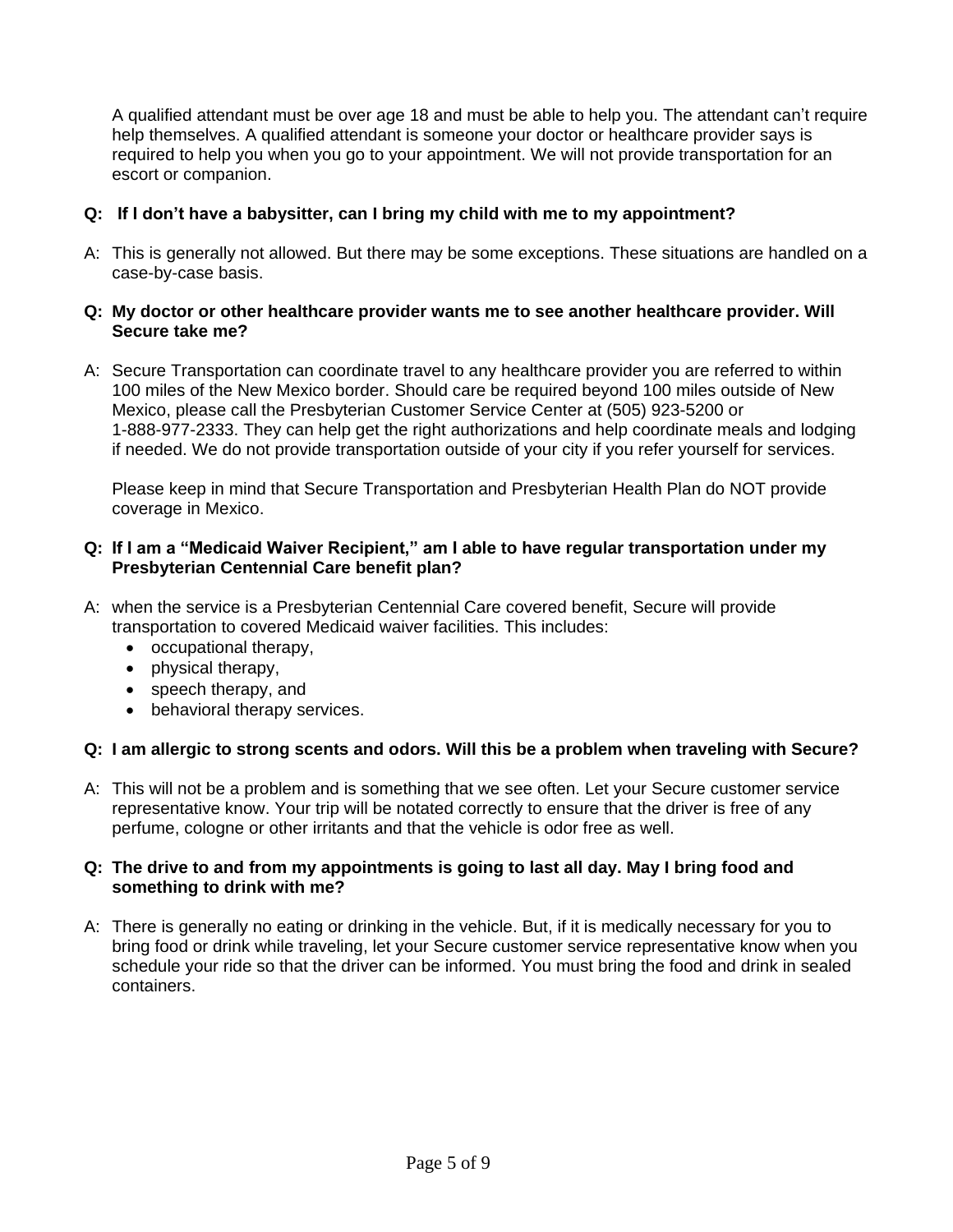# **Q: What about transportation to health-related education classes?**

- A: Transportation for physical or behavioral health classes is covered **only** if transportation is for a diagnosis **and/or** part of a treatment plan that Medicaid covers, such as:
	- diabetic classes,
	- smoking cessation,
	- nutrition classes,
	- prenatal classes, etc.

Secure will confirm the class and make sure transportation is covered. Transportation to Alcoholics Anonymous (AA) classes are not covered.

## **Q: What if I can't travel in a Secure vehicle because of my medical condition?**

A: Secure Transportation offers a wide variety of vehicles to meet all needs. From sedans to wheelchair accessible vehicles to ambulances, we can accommodate nearly all requests. Please reach out to your Secure customer service representative to best determine what vehicle will meet your medical needs.

Requests for member mileage reimbursement will be reviewed on a case-by-case basis and must meet certain conditions. A letter of medical necessity from your provider may be required.

## **Q: I feel more comfortable taking my own vehicle. Can I be paid back for mileage if I do not take Secure?**

- A: In some cases, Presbyterian may pre-approve mileage reimbursement before your scheduled appointment. These are handled on a case-by-case basis and must meet certain conditions.
	- $\checkmark$  The Presbyterian Customer Service Center will make sure that Secure Transportation is not able to transport you.
	- ✓ Your trip must be more than 65 miles one-way.
	- ✓ Your trip must be medically necessary and your appointment must be with the closest and most appropriate provider.
	- $\checkmark$  We may need a letter from your provider telling us why this trip is medically necessary (needed). We will need the letter before we approve your request.
	- $\checkmark$  If pre-approved, you will be paid back after we make sure that you went to the appointment.

# **Q: I need to drive to another city for emergency surgery. Can I be paid for mileage?**

A: If you need emergency transportation for a life-threatening situation, please call 911 or the emergency phone number in your area. Presbyterian covers emergency transportation by ambulance, air ambulance, or specialty equipped van. Urgent and emergency situations are handled on a case-by-case basis. For more instructions, please call the Presbyterian Customer Service Center at (505) 923-5200 or 1-888-977-2333. You can also call Secure at (505) 923-6300 or 1-855-774-7737.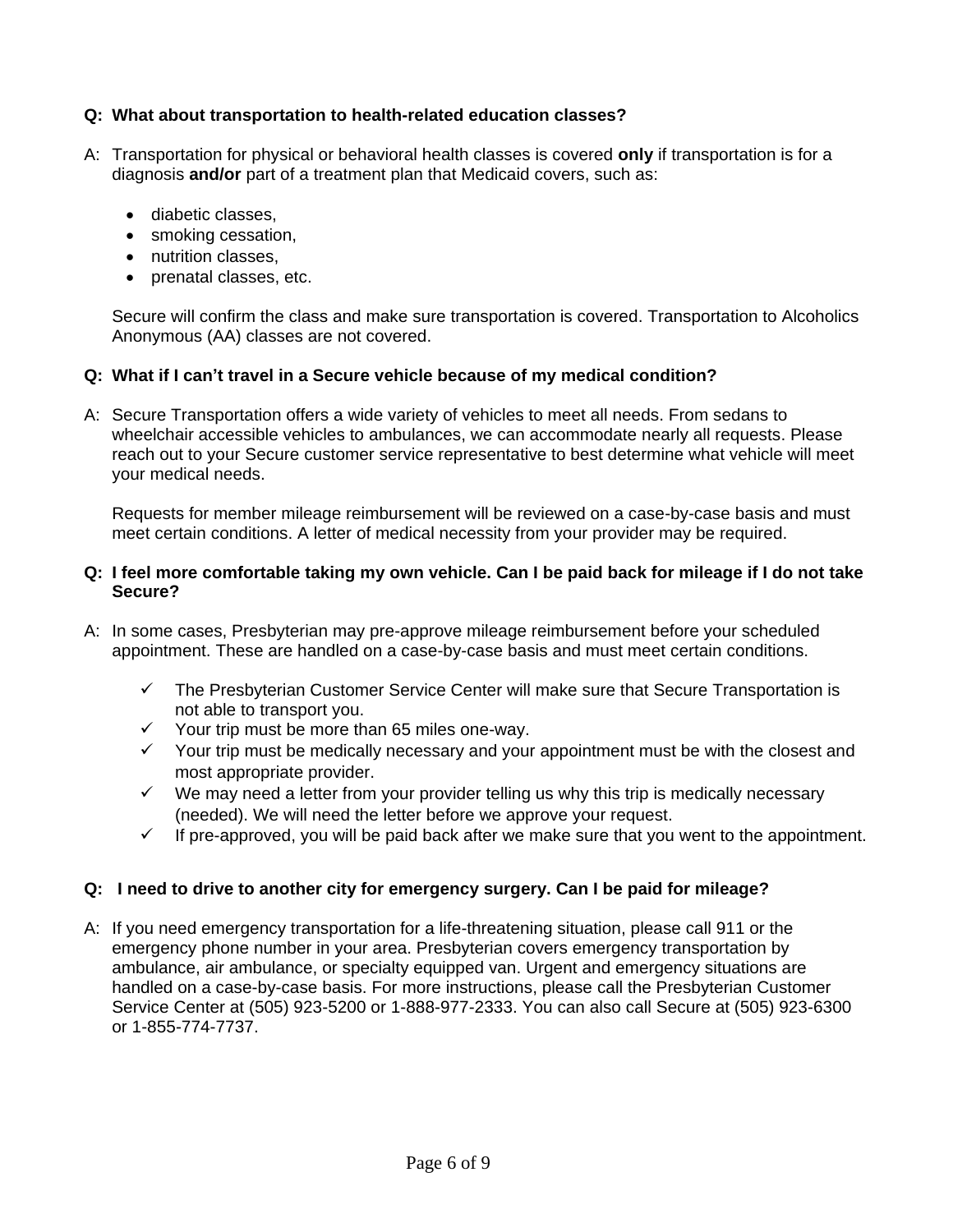# **Q: How am I paid for mileage after I have received approval from PHP?**

## **A:**

- $\checkmark$  If your mileage reimbursement was approved by PHP before your appointment, you will need to fill out a Mileage Reimbursement form. You can call the Presbyterian Customer Service Center for the form.
- ✓ You will have 90 days from the date of your appointment to send the form back to the Presbyterian Customer Service Center.
- $\checkmark$  After Presbyterian makes sure that you went to your appointment, we will process your request.
- $\checkmark$  Presbyterian will mail a check to your address on file within 30 days from when we get your Mileage Reimbursement form.
- ✓ PHP bases our mileage reimbursement on HSD's Fee-for-Service New Mexico Medicaid Fee Schedule which may be found on HSD's website.

# **How Your Meals and Lodging Benefits Work**

#### **Q: Will Presbyterian pay for my lodging and meals?**

A: Presbyterian will pay for lodging for members who meet medical criteria and must travel more than four hours one way for medical services. Presbyterian must approve your request ahead of time before we will cover lodging unless you have an emergency.

If approved ahead of time, Presbyterian will pay members back for meals for members and approved attendant(s) who must leave their home community for eight hours or more for medical or behavioral health services. PHP bases our reimbursement for meals on HSD's Fee-for-Service New Mexico Medicaid Fee Schedule which may be found on HSD's website. Unless you have an emergency, we must approve your request ahead of time before we will pay you back for your meals. The member's medical or behavioral health provider must let us know in writing that there is a medical necessity for a qualified attendant.

## **Q: How do I request reimbursement for meals and lodging?**

- A: If approved, the member will receive a reimbursement packet giving directions for what to submit and timeframe allowed for submission. Submissions will include:
	- ✓ Member's name
	- ✓ Member's Medicaid number or Presbyterian ID number
	- ✓ Attendant's name and relationship to patient
	- $\checkmark$  Date(s) of medical or behavioral health services
	- $\checkmark$  Provider(s) name, address, and phone number
	- ✓ Original dated itemized receipts

Sometimes, lodging is paid for ahead of time by Presbyterian. If you pay the hotel bill and you received prior approval from Presbyterian, you can call the Presbyterian Customer Service Center at (505) 923-5200 or 1-800-977-2333 to ask for a reimbursement form. If approved ahead of time, Presbyterian will pay you back for room and tax only. PHP bases our lodging reimbursement on HSD's Fee-for-Service New Mexico Medicaid Fee Schedule which may be found on HSD's website. You will be paid back within four to six weeks from the date you send us your paperwork. The items we **do not** pay for include, but are not limited to: in-room movies, phone charges, room service, laundry, and other convenience items.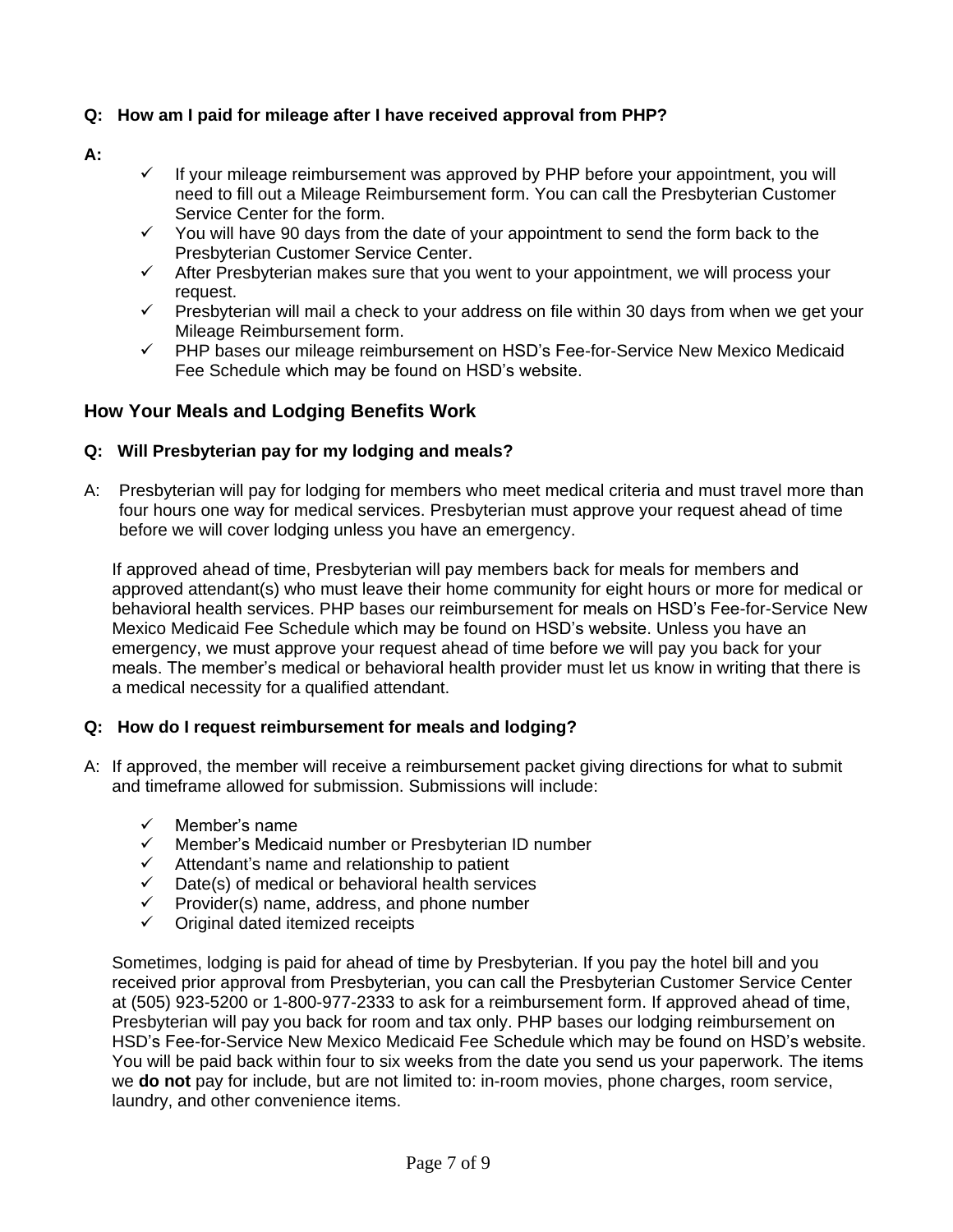Please mail your completed reimbursement form and original receipts to: Presbyterian Centennial Care Presbyterian Customer Service Center Attn: Travel Coordinator P.O. Box 27489 Albuquerque, NM 87125

# **Q: What if I need out-of-state transportation, meals, and lodging?**

A: Presbyterian must pre-approve all out-of-state transportation, meals, and lodging. You should call the Presbyterian Customer Service Center at (505) 923-5200 to see if you qualify for meals, lodging, and transportation.

# **Air/Ground Ambulance – In-state and Out-of-state**

- **Q: Do I call Secure if I need ambulance services to and from a doctor or healthcare provider appointment?**
- A: Please do not contact Secure for non-emergent ambulance services. You should call the Presbyterian Customer Service Center at (505) 923-5200 or 1-888-977-2333. They will help with the prior authorization process. If you have a care coordinator, he/she can also help with the prior authorization process.

A non-emergent ground ambulance service requires prior authorization (with the exception of facility-to-facility transfers). Prior authorization is required prior to the time of ground transport, and is only approved if the member can't be transported by any other means without endangering the member's health. The member must be bed-confined which means the member must meet all of the following three criteria:

- $\checkmark$  Unable to get up from bed without assistance
- ✓ Unable to ambulate
- $\checkmark$  Unable to sit in a chair (including a wheelchair)

## **Q: If I have a complaint about a transportation provider, what process should I follow?**

A: If you have a complaint about your transportation experience, please call the Presbyterian Customer Service Center. They will help you with the process. Presbyterian will research the complaint and will send you a letter about the investigation and resolution.

# **Contact Us**

The Presbyterian Customer Service Center is here to help. You can reach us at:

**Phone:** (505) 923-5200 or 1-888-977-2333 **Navajo/Dine phone line:** (505) 923-5157 or 1-888-806-8793 **TTY:** 711 or 1-800-659-8331 **Email:** [info@phs.org](mailto:info@phs.org) 

To check your benefits, find a doctor or other healthcare provider, and much more, please visit the Presbyterian website at **[www.phs.org](http://www.phs.org/)**.